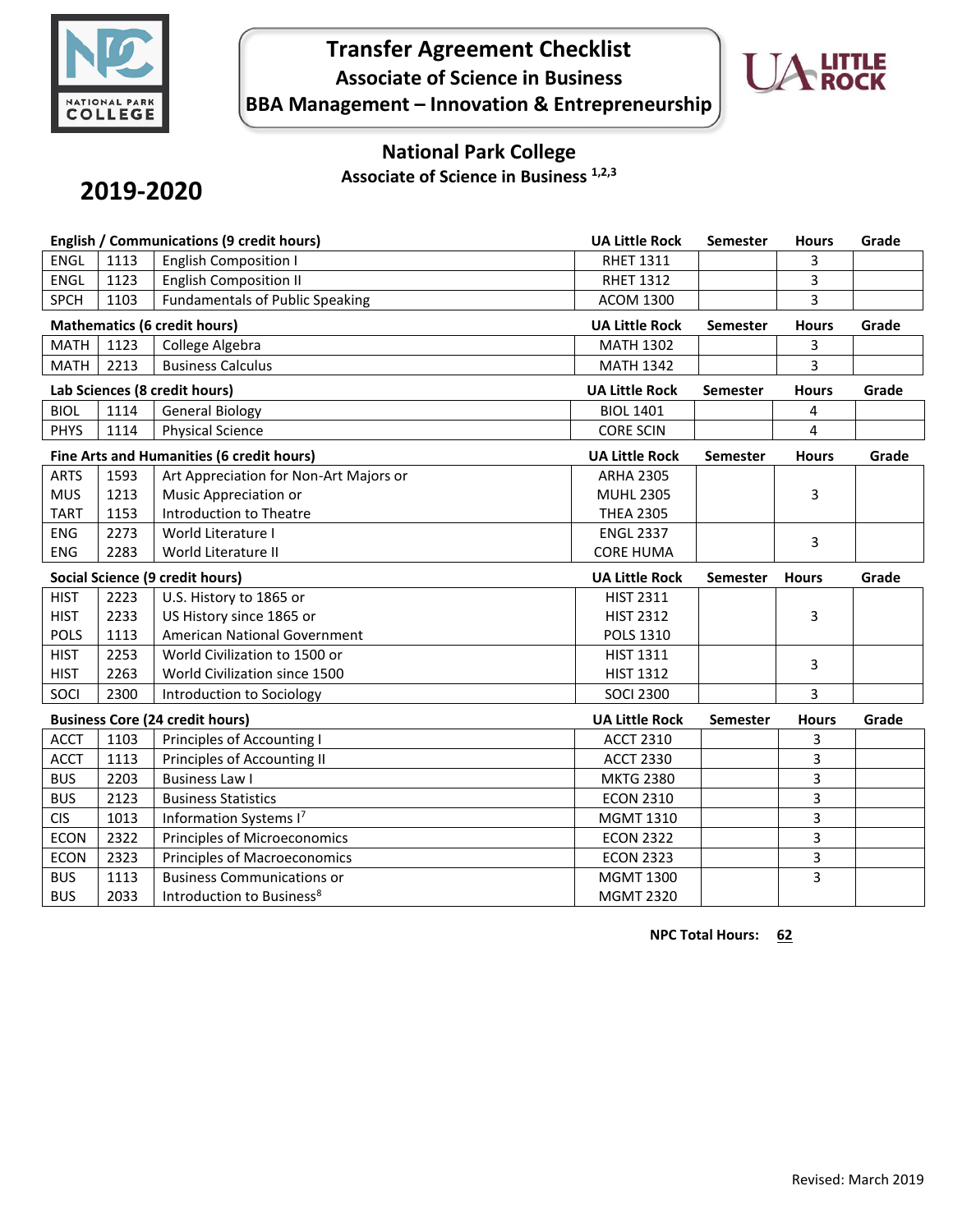

**2019-2020**

## **Transfer Agreement Checklist Associate of Science in Business BBA Management – Innovation & Entrepreneurship**



### **University of Arkansas at Little Rock BBA Management – Innovation & Entrepreneurship<sup>4</sup>**

| <b>Professional Business Courses (28 credit hours)</b> |           | <b>Semester</b>                            | <b>Hours</b> | Grade |  |
|--------------------------------------------------------|-----------|--------------------------------------------|--------------|-------|--|
| <b>BSAD</b>                                            | 2010/4010 | Career Catalyst <sup>6</sup>               |              |       |  |
| <b>BSAD</b>                                            | 3100      | <b>Business Professionalism</b>            |              |       |  |
| <b>BINS</b>                                            | 3305      | <b>Management Information Systems</b>      |              | 3     |  |
| <b>BINS</b>                                            | 3352      | Data Analysis and Visualization            |              | 3     |  |
| <b>BINS</b>                                            | 3380      | <b>Business Communication</b>              |              | 3     |  |
| <b>ECON</b>                                            | 3355      | <b>Quantitative Business Analysis</b>      |              | 3     |  |
| <b>FINC</b>                                            | 3310      | <b>Business Finance</b>                    |              | 3     |  |
| <b>MGMT</b>                                            | 3300      | <b>Principles of Management</b>            |              | 3     |  |
| <b>MGMT</b>                                            | 3304      | <b>Operations Management</b>               |              | 3     |  |
| <b>MGMT</b>                                            | 4380      | <b>Business Strategy (Capstone Course)</b> |              | 3     |  |
| <b>MKTG</b>                                            | 3350      | <b>Principles of Marketing</b>             |              | 3     |  |

| Management – Innovation & Entrepreneurship Major Requirements (12 credit hours) |      |                                                     | <b>Semester</b> | <b>Hours</b> | Grade |
|---------------------------------------------------------------------------------|------|-----------------------------------------------------|-----------------|--------------|-------|
| <b>MGMT</b>                                                                     | 3362 | Venture Management & Decision Making                |                 |              |       |
| <b>MGMT</b>                                                                     | 4361 | <b>Business Planning &amp; Product Introduction</b> |                 |              |       |
| <b>MGMT</b>                                                                     | 4365 | <b>Business Consulting</b>                          |                 |              |       |
| <b>MGMT</b>                                                                     | 4383 | <b>Entrepreneurial Perspectives</b>                 |                 |              |       |

| Management - Innovation & Entrepreneurship Electives (12 credit hours) |      | <b>Semester</b>                                              | <b>Hours</b> | Grade |  |
|------------------------------------------------------------------------|------|--------------------------------------------------------------|--------------|-------|--|
| <b>MGMT</b>                                                            | 3320 | Human Resources Management or                                |              |       |  |
| <b>MGMT</b>                                                            | 3340 | Managing People in Organizations or                          |              |       |  |
| <b>MGMT</b>                                                            | 4385 | Special Topics in Management or                              |              |       |  |
| <b>MGMT</b>                                                            | 4391 | Employment Law                                               |              | 12    |  |
|                                                                        |      | At least 2 of the 4 courses must be from the following list: |              |       |  |
| MGMT                                                                   | 3364 | Family Business Management or                                |              |       |  |
| <b>MGMT</b>                                                            | 4363 | Financing Entrepreneurial Ventures or                        |              |       |  |
| <b>MKTG</b>                                                            | 4310 | Marketing Research                                           |              |       |  |

#### **Competency Area (6 credit hours) Choose One Option:**

| <b>Financial Option:</b>                        |      | <b>Semester</b>                                                 | <b>Hours</b> | Grade |  |
|-------------------------------------------------|------|-----------------------------------------------------------------|--------------|-------|--|
| <b>ACCT</b>                                     | 3311 | Inter. Fin. Acct. I or                                          |              |       |  |
| <b>ACCT</b>                                     | 3312 | Inter. Fin. Acct II or                                          |              |       |  |
| <b>ACCT</b>                                     | 3330 | Inter. Cost & Man. Acct or                                      |              |       |  |
| <b>ACCT</b>                                     | 3341 | Accounting Info. Systems or                                     |              | 6     |  |
| <b>FINC</b>                                     | 3370 | Real Estate Principles or                                       |              |       |  |
| <b>FINC</b>                                     | 4360 | Risk Management or                                              |              |       |  |
| <b>FINC</b>                                     | 4365 | <b>Estate Planning</b>                                          |              |       |  |
| <b>International Business (Culture) Option:</b> |      | Semester                                                        | <b>Hours</b> | Grade |  |
| <b>MGMT</b>                                     | 4377 | Int'l Bus. Mgmt (This is a requirement of this competency area) |              |       |  |
| <b>HIST</b>                                     | 3326 | Soviet Union & Modern Russia or                                 |              |       |  |
| <b>HIST</b>                                     | 3336 | Islam & Modern Middle East or                                   |              |       |  |
| <b>HIST</b>                                     | 3345 | People's Republic of China or                                   |              |       |  |
| SOCI                                            | 3312 | North American Indians or                                       |              | 6     |  |
| SOCI                                            | 3316 | Japanese Culture & Society or                                   |              |       |  |
| SOCI                                            | 3330 | Minority Groups or                                              |              |       |  |
| SOCI                                            | 3333 | Women in a Changing Society                                     |              |       |  |